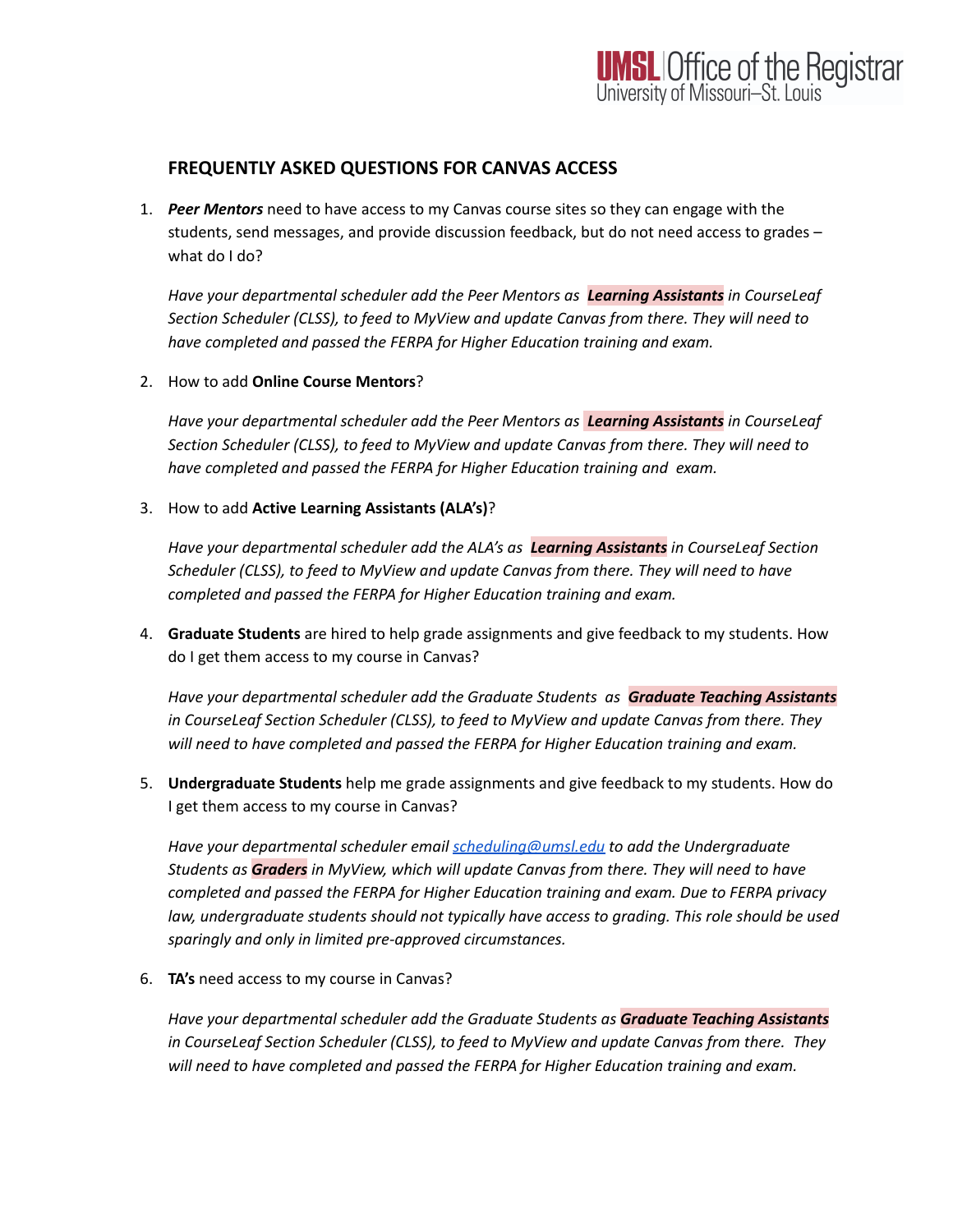*Please note: Graduate Teaching Assistants must be graduate students; undergraduate students should not be given the role of Graduate teaching Assistant in CLSS/MyView.*

7. **Additional faculty** need access to my Canvas course site so they can provide feedback regarding my teaching techniques and act as a Peer Evaluator. How do I get them added?

*Have your departmental scheduler add the faculty as Faculty Peer Reviewers in CourseLeaf Section Scheduler (CLSS), to feed to MyView and update Canvas from there.*

8. **Course Coordinators** need to be added to my courses so that they can copy course materials to their Canvas sites. Per department guidelines, the course coordinator is responsible for monitoring each instructor teaching a section of the course. They are also responsible for providing common materials, including assignments, tests, and lecture videos, which is best accomplished when the coordinator can export their content directly into the instructor's Canvas course.

*Individuals that need access to the course in Canvas with the role of Course Coordinator can receive that access by submitting a request in the Canvas [Request](https://canvasrequest.umsystem.edu/) System (CRS). For more information on this, please refer to the Canvas [Request](https://mailmissouri.sharepoint.com/sites/TeamsTraining-Ogrp/Shared%20Documents/Forms/AllItems.aspx?id=%2Fsites%2FTeamsTraining%2DOgrp%2FShared%20Documents%2FDoIT%20Misc%20Documents%2FCanvas%20Request%20System%20User%20Guide%2FCanvas%20Request%20System%2Epdf&parent=%2Fsites%2FTeamsTraining%2DOgrp%2FShared%20Documents%2FDoIT%20Misc%20Documents%2FCanvas%20Request%20System%20User%20Guide&p=true) System User Guide. The role of Course Coordinator should not be added in CourseLeaf Section Scheduler (CLSS) and does not require passing the FERPA for Higher Education training and exam since they do not have access to grades or the class roster. Please note, only instructors have the ability to add Course Coordinators to their classes via the CRS.*

9. My course has supplemental instruction sessions – how do I get the **Supplemental Instructor** access to my Canvas course site?

*Supplemental Instructor Leaders are sent to our office by the Assistant Director for Student Support Programming. If you do not see your Supplemental Instructor Leader, please contact Jenna Alexander at [alexanderjm@umsystem.edu](mailto:alexanderjm@umsystem.edu) to confirm that the student will be an SIL for the upcoming term and copy [scheduling@umsl.edu](mailto:scheduling@umsl.edu). We will work to get that updated in MyView and Canvas. They will need to have completed and passed the FERPA for Higher Education training and exam.*

10. A **Doctoral Candidate** working on a topic that I am teaching needs to have access to the course material, but the candidate is not enrolled in my course. How can I get the Ph.D student access to my Canvas course site?

*Individuals that need access to the course in Canvas with the role of Observer can receive that access by submitting a request in the Canvas [Request](https://canvasrequest.umsystem.edu/) System (CRS). For more information on this, please refer to the Canvas [Request](https://mailmissouri.sharepoint.com/sites/TeamsTraining-Ogrp/Shared%20Documents/Forms/AllItems.aspx?id=%2Fsites%2FTeamsTraining%2DOgrp%2FShared%20Documents%2FDoIT%20Misc%20Documents%2FCanvas%20Request%20System%20User%20Guide%2FCanvas%20Request%20System%2Epdf&parent=%2Fsites%2FTeamsTraining%2DOgrp%2FShared%20Documents%2FDoIT%20Misc%20Documents%2FCanvas%20Request%20System%20User%20Guide&p=true) System User Guide. The role of Observer should not be added in CourseLeaf*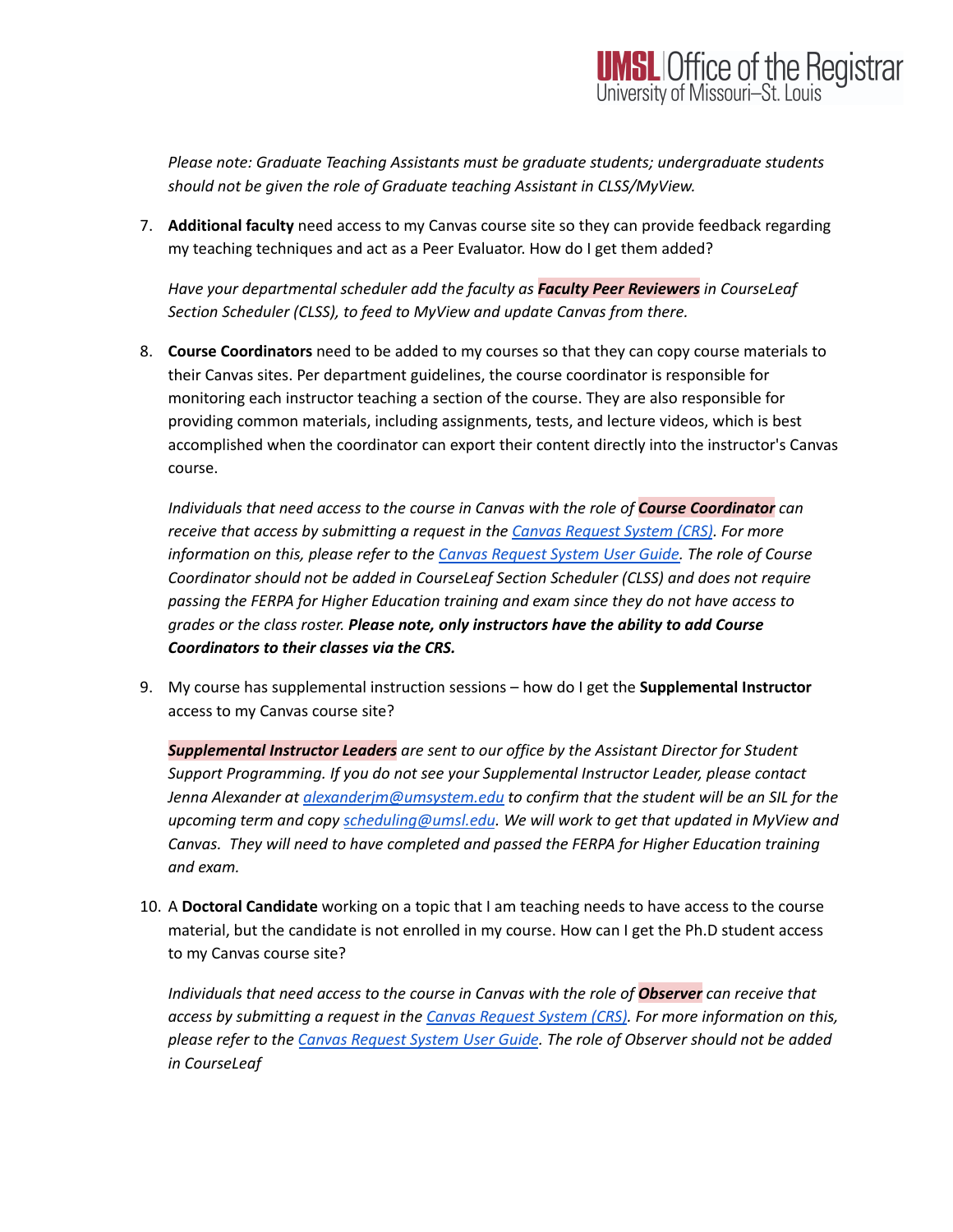*Section Scheduler (CLSS) and does not require passing the FERPA for Higher Education training since they do not have access to grades or the class roster.*

11. A student is trying to complete a **Delayed Grade** from a previous semester and I need them added to my current class on Canvas. How do I get them access to the canvas site so they can complete group work and other assignments?

*This requires Provost's Office approval or Registrar's Office approval. You can request this access by emailing [canvas@umsystem.edu](mailto:canvas@umsystem.edu) and they will reach out for the necessary approval. Or you can email the student name, student number, and course information (including class number), along with your request, to [scheduling@umsl.edu](mailto:scheduling@umsl.edu). Your request will be reviewed and someone will reach out to you with questions if needed. Please note, the approval is needed since the student is not officially registered for the course.*

12. A guest faculty member is assisting me with my course from another University. How do I get them added to the canvas course site?

*If they just need course content like the students see, it would be Observer:*

*Individuals that need access to the course in Canvas with the roles of Observer can receive that access by submitting a request in the Canvas [Request](https://canvasrequest.umsystem.edu/) System (CRS). For more information on this, please refer to the Canvas [Request](https://mailmissouri.sharepoint.com/sites/TeamsTraining-Ogrp/Shared%20Documents/Forms/AllItems.aspx?id=%2Fsites%2FTeamsTraining%2DOgrp%2FShared%20Documents%2FDoIT%20Misc%20Documents%2FCanvas%20Request%20System%20User%20Guide%2FCanvas%20Request%20System%2Epdf&parent=%2Fsites%2FTeamsTraining%2DOgrp%2FShared%20Documents%2FDoIT%20Misc%20Documents%2FCanvas%20Request%20System%20User%20Guide&p=true) System User Guide. The role of Observer should not be added in CourseLeaf Section Scheduler (CLSS) and does not require passing the FERPA for Higher Education training since they do not have access to grades or the class roster.*

*If they need the role of Learning Assistant or Teacher then they need to complete the FERPA for HIgher Education training and exam. They would need a courtesy appointment either way.*

*Have your departmental scheduler add the faculty member as Learning Assistants in CourseLeaf Section Scheduler (CLSS), to feed to MyView and update Canvas from there. They will need to have completed and passed the FERPA for Higher Education training and exam.*

13. I have a federal grant in partnership with another university wherein they oversee scholars in UMSL courses. How do we get them access?

*If they just need course content like the students see, it would be Observer:*

*Individuals that need access to the course in Canvas with the roles of Observer can receive that access by submitting a request in the Canvas [Request](https://canvasrequest.umsystem.edu/) System (CRS). For more information on this, please refer to the Canvas [Request](https://mailmissouri.sharepoint.com/sites/TeamsTraining-Ogrp/Shared%20Documents/Forms/AllItems.aspx?id=%2Fsites%2FTeamsTraining%2DOgrp%2FShared%20Documents%2FDoIT%20Misc%20Documents%2FCanvas%20Request%20System%20User%20Guide%2FCanvas%20Request%20System%2Epdf&parent=%2Fsites%2FTeamsTraining%2DOgrp%2FShared%20Documents%2FDoIT%20Misc%20Documents%2FCanvas%20Request%20System%20User%20Guide&p=true) System User Guide. The role of Observer should not be added in CourseLeaf Section Scheduler (CLSS) and does not require passing the FERPA for Higher Education training since they do not have access to grades or the class roster.*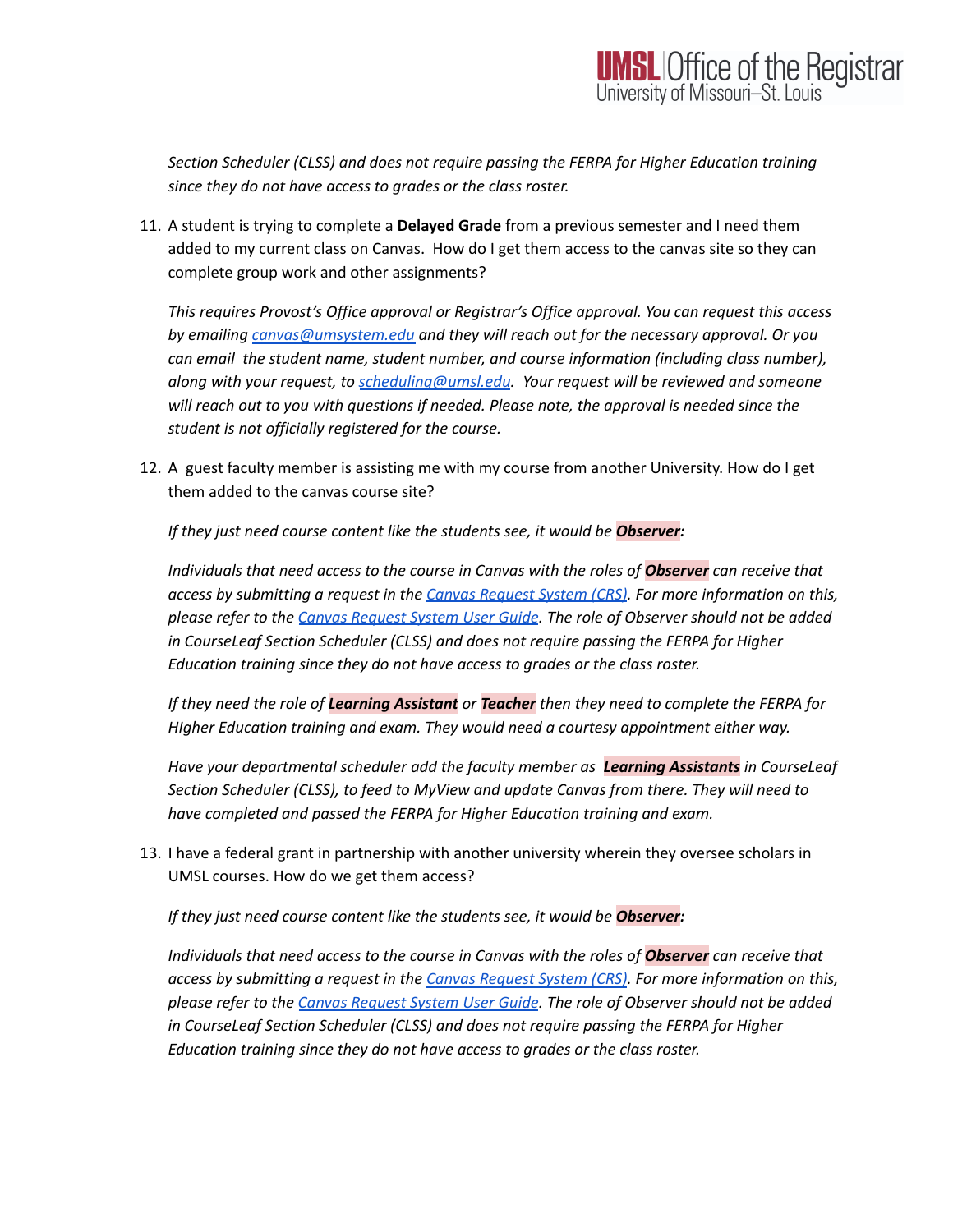

*If they need the role of Learning Assistant or Teacher then they need the FERPA for Higher Education training and exam. They would need a courtesy appointment either way.*

*Have your departmental scheduler add the faculty member as Learning Assistants in CourseLeaf Section Scheduler (CLSS), to feed to MyView and update Canvas from there. They will need to have completed and passed the FERPA for Higher Education training and exam.*

14. **Librarian** help for literature searches is required for this course.

*If the librarian is going to add content and interact with a student in the discussion board, they are added as a Learning Assistant.*

*Have your departmental scheduler add the Librarian as Learning Assistants in CourseLeaf Section Scheduler (CLSS), to feed to MyView and update Canvas from there. They will need to have completed and passed the FERPA for Higher Education training and exam.*

15. A student needs **TA** level to be able to access all Canvas material, roster, and student submissions so that they can review and evaluate some assignment submissions. They are taking an independent study for training for both teaching and research. They are not an SI in the traditional sense.

The *TA role is only available to graduate students since undergraduates should not have access to grades due to FERPA privacy law.*

16. I have access to UMSL students for a shared course but not the MU/UMKC/Missouri S&T students. How do I get those students into my Canvas?

*The students from MU/UMKC/Missouri S&T should flow into your Canvas course after the courses are linked together. If you do not see the students in your Canvas course, please reach out to [scheduling@umsl.edu](mailto:scheduling@umsl.edu) to confirm that the shared courses are linked together for that term.*

17. I am teaching a LAB section of a course but need to see what is happening in the LEC section on Canvas. How can I be added to the LEC section in Canvas?

*You can be added as an Observer if you don't need to see hidden content, enrollment or grading. If you need hidden content but not grading, you can be added as a Learning Assistant.*

18. My course needs to be "tied" to another course in Canvas because the student is registered for the "placeholder" (CHEM 1134). I have one student who needs this course tied to the LAB section of CHEM 1111 and another who needs it tied to the LEC section of CHEM 1111. How do I do this in Canvas?